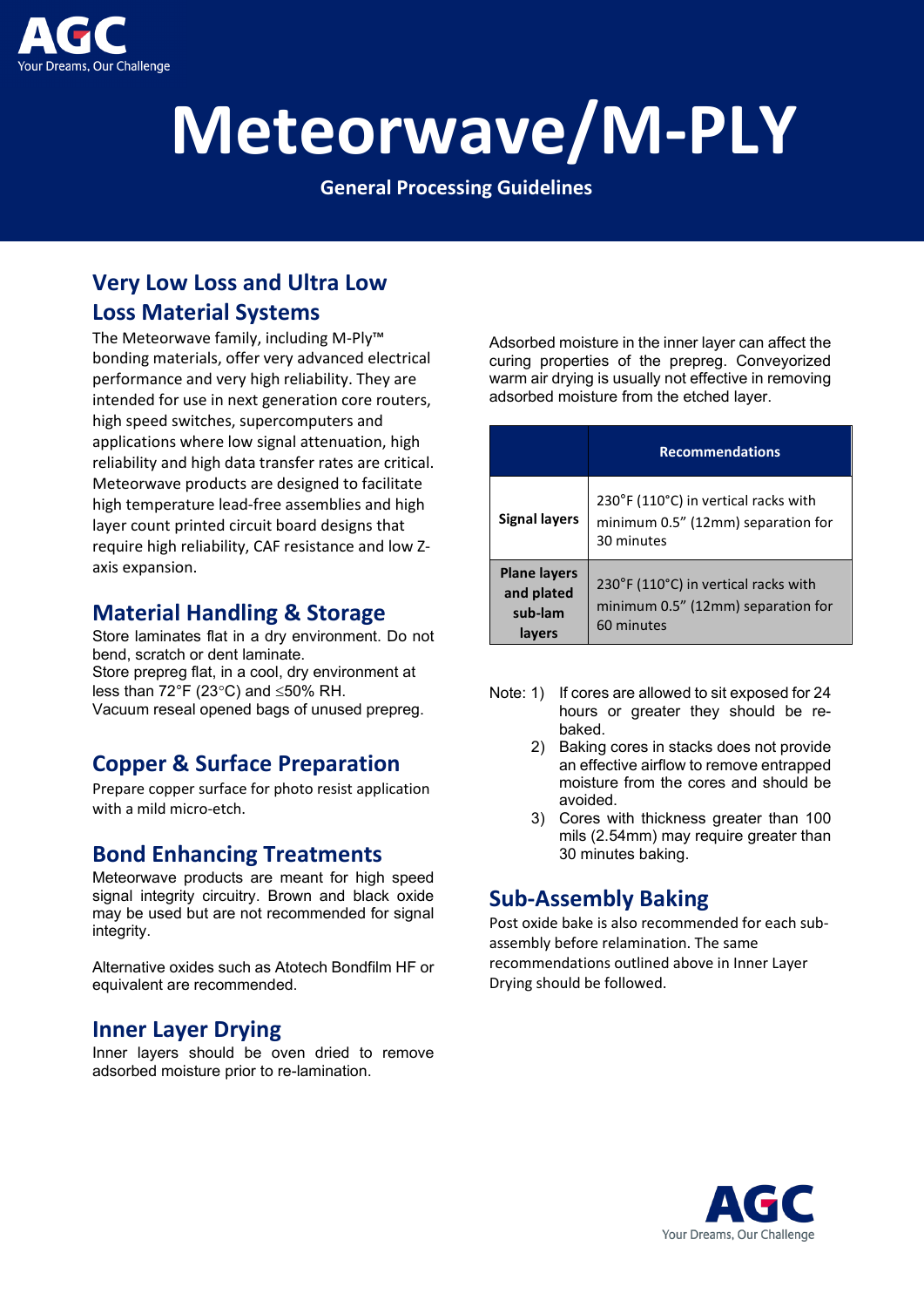#### **Lay-up**

For best results, use inner layers within 2 hours after drying. Rebake inner layers if not used within 24 hours.

#### **Lamination**

For best results, fully cure in vacuum assisted hydraulic press

|                                 | <b>Recommendations</b>                                                                                                      |  |
|---------------------------------|-----------------------------------------------------------------------------------------------------------------------------|--|
| <b>Vacuum Gauge Pressure</b>    | A minimum of 28.5" Hg (965 mbars) for 20 minutes<br>before applying heat & pressure. Maintain vacuum throughout press cycle |  |
| Heat Up Rate*                   | 4 - $7^{\circ}F$ (2 - 4 $^{\circ}C$ ) per minute                                                                            |  |
| <b>Critical Range</b>           | $180 - 330$ °F (82 – 165°C)                                                                                                 |  |
| <b>Pressure</b>                 | 400 - 500 psi (27 - 35 bar)                                                                                                 |  |
| <b>Cure Time, Temp</b>          | >90 minutes @ 420 °F (>90 minutes @ 216 °C)                                                                                 |  |
| <b>Stress Relief (Optional)</b> | After 30 minutes of cure at 420°F (216°C), reduce pressure to 50 - 75 psi (3.5 - 5 bar)                                     |  |
| <b>Cool Down Rate</b>           | <5ºF (3°C) per minute or less until stack reaches 260°F (127°C)                                                             |  |
| <b>Breakdown</b>                | After panels have cooled below 150°F (65 °C)                                                                                |  |

\*Note: Heat rise is usually controlled by using an acceptable thermal lagging such as kraft paper or press pads. Alternately the heat rise can be controlled by ramping the platen temperature about  $5 - 10$  °F (5 °C) higher than book temperatures and controlling the heat up rate through the critical temperature range.

## **Drilling**

| <b>Typical Drill Parameters</b> | <b>Recommendations</b>                |                                         |  |
|---------------------------------|---------------------------------------|-----------------------------------------|--|
| <b>Drill Sizes</b>              | $0.010'' - 0.20''$ (0.25 - 0.5 mm)    | $0.020" - 0.040"$ (0.5 - 1.0 mm)        |  |
| <b>Surface Speed</b>            | $315 - 400$ SFM (96 - 122 m/min.)     | 400 SFM (122m/min.)                     |  |
| <b>Chip Load</b>                | $0.7 - 1.2$ mils (0.018-0.030 mm/rev) | $1.2 - 1.5$ mils (0.030 - 0.038 mm/rev) |  |
| <b>Maximum Hit Count</b>        | 750 - 1000<br>1000 - 1500             |                                         |  |
| <b>Typical Stack Height</b>     | ≤0.180" (≤4.5 mm)                     | ≤0.240" (≤6.0 mm)                       |  |

Note: Undercut drills are recommended for small hole drills < 0.0185" (0.47 mm). Peck drilling is recommended for panel thicknesses greater than .100" (2.5mm). Lubricated entry and/or back-up materials may be used to reduce the heat generation during drilling.

Drilling parameters should be adjusted depending on hole size, layer count, panel thickness, copper content and stack height. For specific feed and speed parameters, contact your drill supplier or AGC's technical representative. Detailed typical drilling parameters are available for many products. Please contact [agc-ml.info](mailto:agc-ml.info-maltimaterial@agc.com)[maltimaterial@agc.com.](mailto:agc-ml.info-maltimaterial@agc.com)

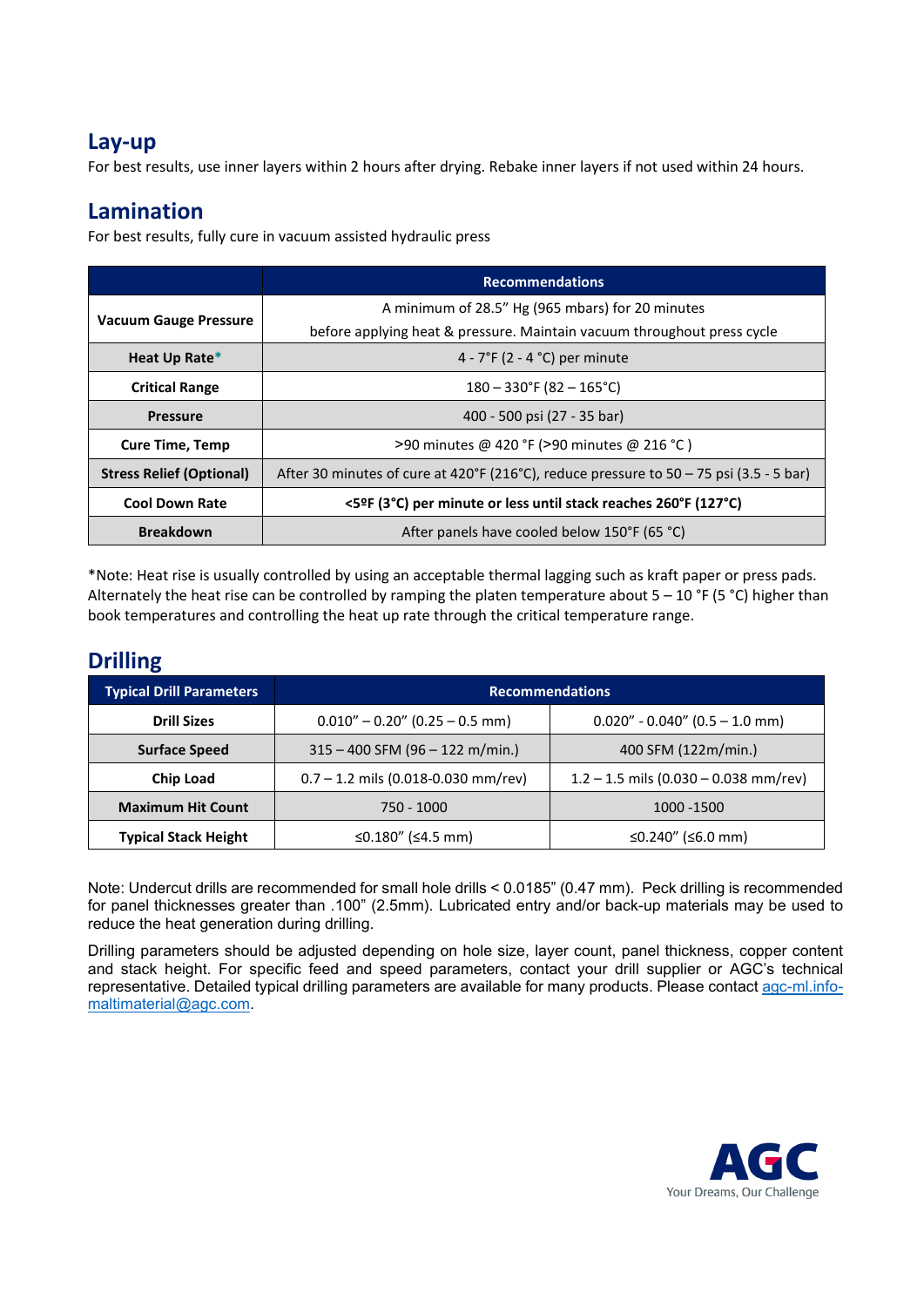# **Hole Cleaning (Resin Smear Removal)**

Chemical desmear is preferred, but a plasma desmear followed by a mild permanganate desmear can be used.

#### **Plasma:** Typical desmear conditions

| Temperature | <b>Gas mixture</b>                                           | Power  | Time'     |
|-------------|--------------------------------------------------------------|--------|-----------|
| 80± 2°C     | 10%CF <sub>4</sub> , 80% O <sub>2</sub> , 10% N <sub>2</sub> | 4000 W | 15-20 min |

Note: Depending on the amount of resin removal required, a preheat cycle and an oxygen burn cycle for ash removal may be necessary.

#### **Chemical Desmear:**

| <b>Type</b>                    | Temp ( $\degree$ F / $\degree$ C) | Time          |
|--------------------------------|-----------------------------------|---------------|
| <b>Cyclic Amine 50%</b>        | $173 \pm 5 / 78 \pm 2$            | $4 - 6$ min.  |
| Alkaline Permanganate Oxidizer | $175 \pm 5 / 80 \pm 2$            | $8 - 12$ min. |

Panels > 0.180" (4.6 mm): Desmear process must be evaluated to insure adequate solution transfer through vias. It may be necessary to use a very light plasma cycle followed by chemical desmear on very thick panels with high aspect ratio vias. Due to variations in plasma equipment, proper process times and equipment settings should be evaluated for effectiveness when desmearing Meteorwave material.

#### **Routing**

| <b>Typical Drill Parameters</b> | <b>Recommendations</b> |
|---------------------------------|------------------------|
| <b>Stack Height</b>             | $0.250''$ (6 mm)       |
| <b>Tool Size</b>                | $0.093''$ (2.4 mm)     |
| <b>Feed Rate</b>                | 60 IPM (1.5 m/min.)    |
| <b>Speed</b>                    | 24K RPM                |

#### **Meteorwave 8300 Design and Cross Section Considerations**

Our unique low loss resin system contains glass spheres. Design and cross section analysis should take account of the spheres in PTH/coupon design(s) including a clearance allowance for anti-pads and analyzing test coupons. Spheres vary from 20-40 microns in diameter. Below are two examples of PTH and crosssections.



- Etch back measurement may be affected by the size variation of hollow glass spheres.
- Copper may be smeared into the hollow glass sphere(s) during the cross section grinding process which may cause a false rejection based on minimum dielectric thickness.

A micro etch is recommended post cross section to remove the artifact of cross section for proper analysis.